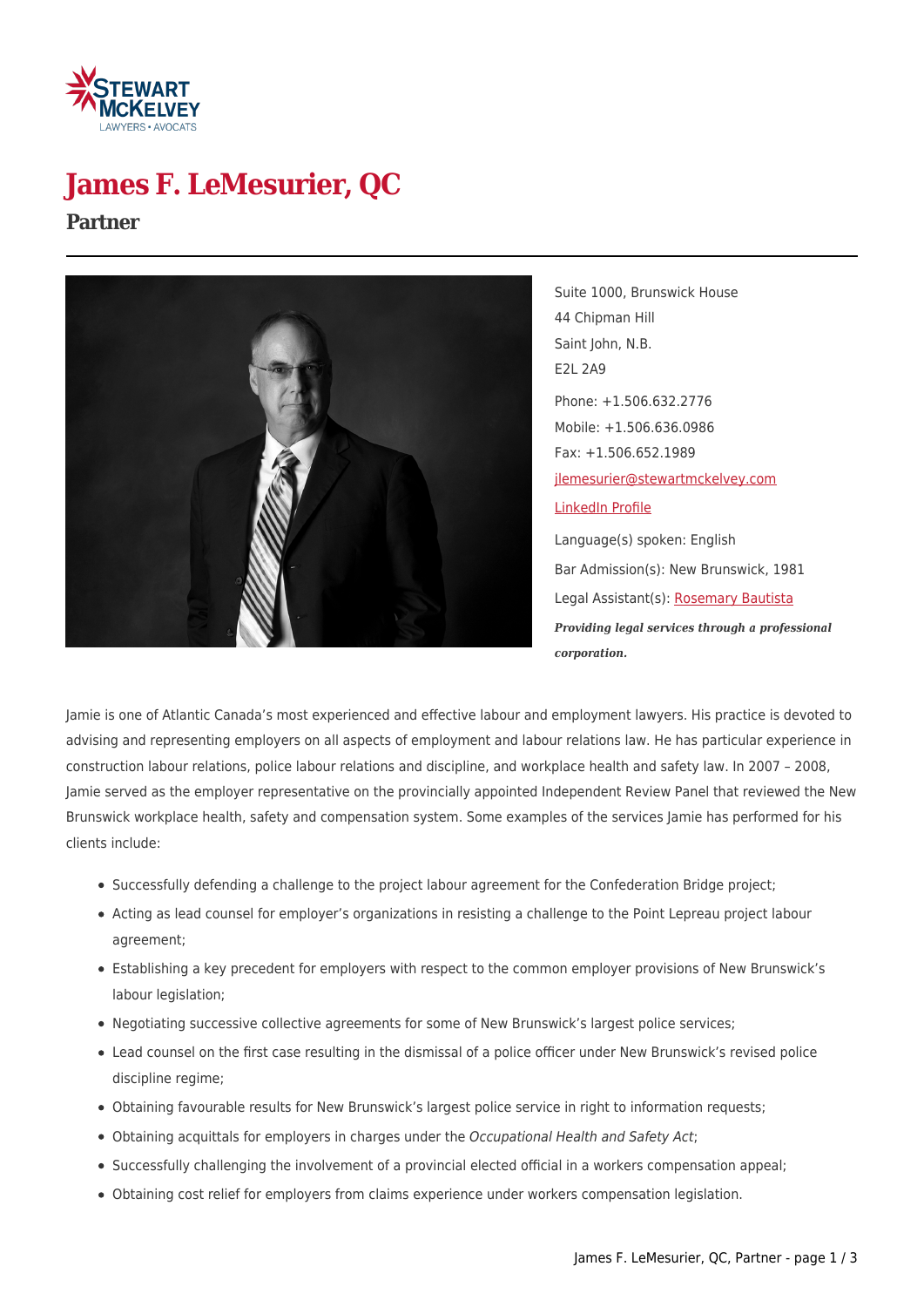

## **Practice Areas**

Construction Human Rights Labour & Employment Litigation & Alternative Dispute Resolution Pensions & Benefits Privacy

## **Education & Career**

#### **Education**

University of New Brunswick, LLB, 1980 York University Osgoode Hall Law School, Graduate Program in Law, 1981 Dalhousie University, BA, 1977

#### **Activities**

Fellow, College of Labor and Employment Lawyers Labour & Employment practice group lead (New Brunswick), Stewart McKelvey, 2011 Member, Canadian Bar Association Member, Labour & Employment Law committee, Business Law Section International Bar Association Strategic Planning committee Technology committee Management committee Member, Canadian Institute for the Administration of Justice Member, Canadian Society for the Advancement of Legal Technology Member, New Brunswick Human Resources Association Employer Representative, Arbitration Panel Canadian Public Service Staff Relations Board

#### **Accolades**

Queen's Counsel, 2012 Canadian Occupational Safety 5-Star Safety Lawyer, 2021 Best Lawyers: Labour and Employment Law, 2006, 2008 – 2022 Who's Who Legal: Canada 2016 (Labour & Employment) Lexpert rating: Employment Law, 2008 – 2022 Lexpert rating: Labour Relations, 2008 – 2022 Lexpert rating: Occupational Health and Safety, 2014 – 2022 Lexpert rating: Workplace Human Rights, 2013 – 2014